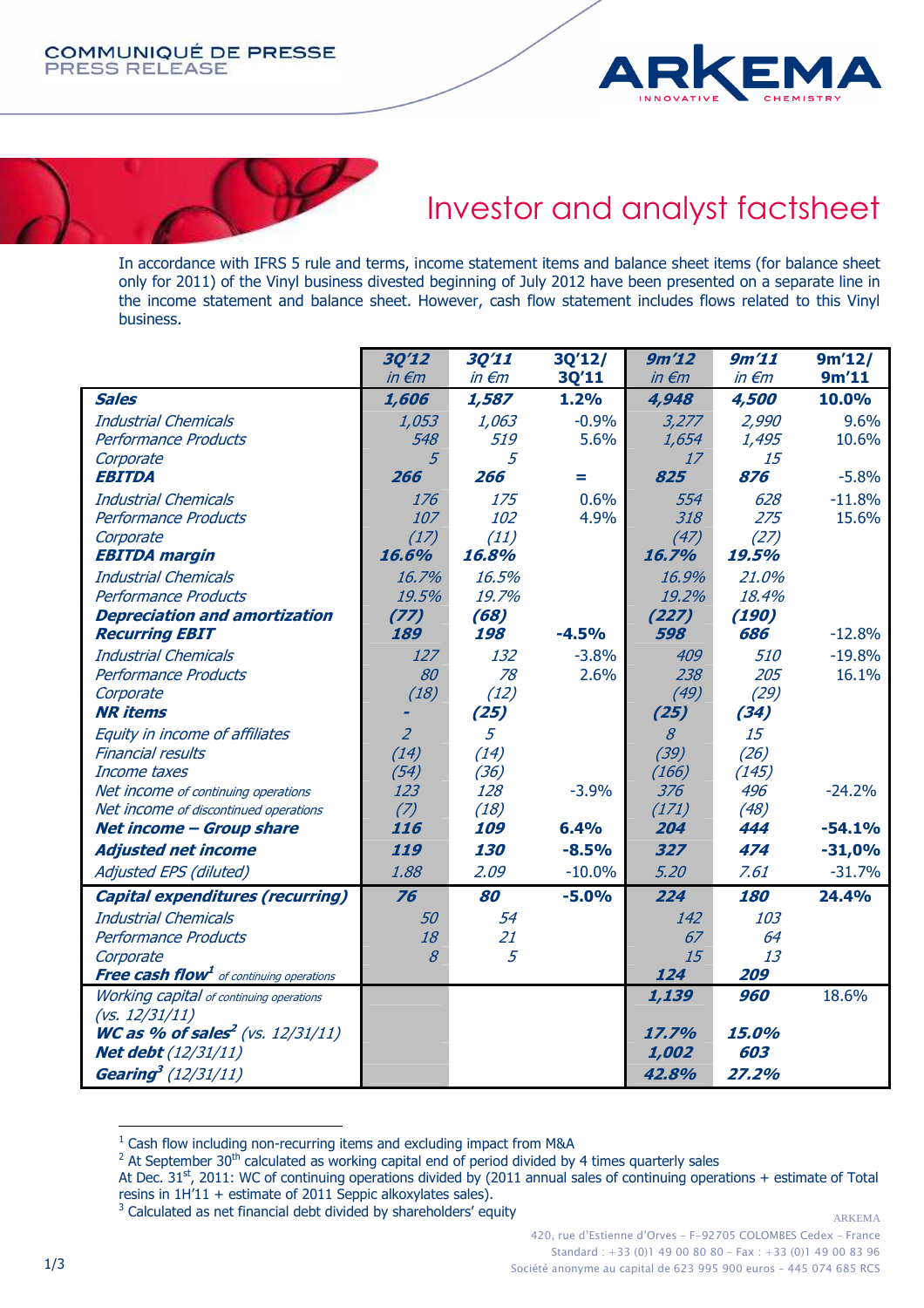

# **THIRD QUARTER 2012 PERFORMANCE**

## **A STRONG PERFORMANCE REFLECTING ARKEMA'S ROBUSTNESS**

## **+1% SALES AT €1,606M VERSUS €1,587M IN 3Q'11**

- +2.8% scope of business: Hipro/Casda and alkoxylates
- -2.4% volumes: slowdown in certain end markets in September
- -4.5% price effect: decrease, as expected, in acrylic acid and HFC-125 in China
- +5.3% translation effect (FX rate)

### **€266M EBITDA AND 16.6% EBITDA MARGIN**

- Same level as 3Q'11 in a less favorable economic environment
- 19.5% in Performance Products with record EBITDA in a third quarter  $(\epsilon 107m)$
- 16.7% in Industrial Chemicals

### **€116M NET INCOME, GROUP SHARE**

- $+6\%$  vs 30'11
- 7.2% of sales

### **PERFORMANCE PRODUCTS (HIGH PERFORMANCE MATERIALS)**

- $\bullet$  +6% sales at  $\epsilon$ 548m
	- o Benefits from acquisitions (bio-based polyamide 10 in China and alkoxylates)
	- o Slowdown in demand in September in automotive in Europe and in photovoltaic
- EBITDA at record level for a  $3<sup>rd</sup>$  quarter
	- o 19.5% EBITDA margin
	- o Reflects strong positions on high-value niches
- Further improvement of portfolio
	- o Startup of 50% capacity expansion of PVDF Kynar<sup>®</sup> in China
	- o Divestment of tin stabilizers business (within Functional Additives BU) closed early October

### **INDUSTRIAL CHEMICALS (INDUSTRIAL SPECIALTIES & COATING SOLUTIONS)**

- Stable volumes despite weak automotive in Europe and low demand in deco paints
- Decrease, as expected, of acrylic acid and fluorogases prices vs 3Q'11 high level
- Excellent contribution from Industrial Specialties: €98m EBITDA, 20% EBITDA margin
	- o Solid performance of all businesses in North America (PMMA for automotive, fluorogases for air-conditioning, thiochemicals for animal nutrition, hydrogen peroxide)
	- o Strong decrease as expected of HFC-125 margins in China
- Good performance of Coating Solutions: €78m EBITDA, 14% EBITDA margin
	- o In line with our assumptions, acrylic acid margins at mid cycle
	- o Low demand in decorative paints especially in Europe in Coating Resins
	- o Good results of industrial coatings (Coatex, Sartomer)

## **CASH FLOW AND NET DEBT AT END OF SEPTEMBER 2012**

- $\bullet$  +  $\epsilon$  144m free cash flow<sup>4</sup> in 3Q'12 includes:
	- $\circ$   $\in$  76m recurring capex
	- $\circ$   $\in$  81m cash inflow from working capital
- $\bullet$   $\in$  59m cash outflow from M&A
	- o Payment to Hipro-Casda minority shareholders
	- o €35m cash out of part of the expenses related to Vinyls divestment booked end of June in P&L

l

<sup>&</sup>lt;sup>4</sup> Free Cash Flow : cash flow including non-recurring items and excluding impact from M&A